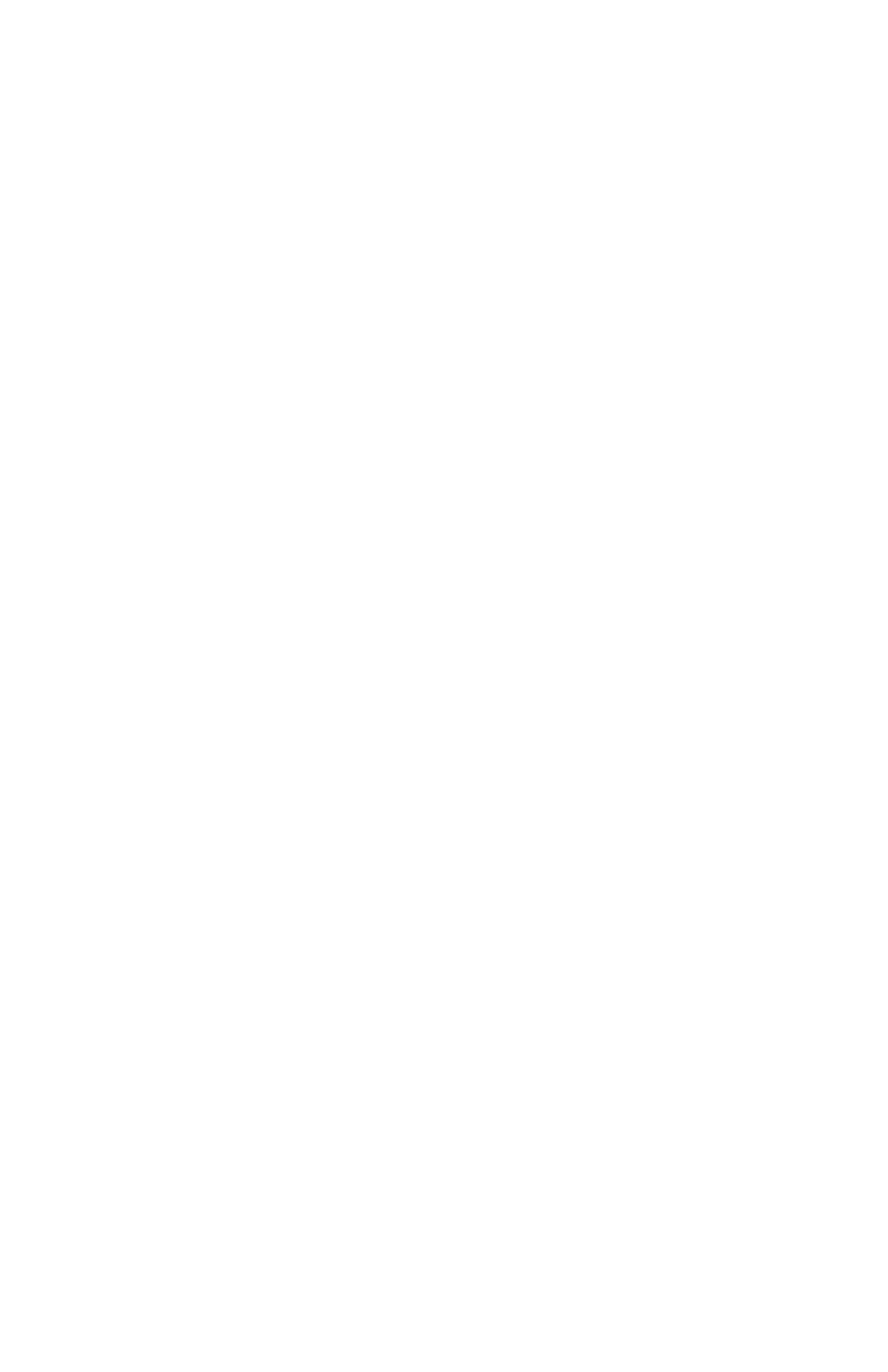# NEW YORK CITY NOISE CODE

The New York City Noise Code balances the important reputation of New York as a vibrant, world-class city that never sleeps, with the needs of those who live in, work in, and visit the city. In 2007 the City updated the Noise Code for the first time in 30 years to reflect the changing landscape and advances in acoustic technology.

Simply put, the Noise Code was created to reduce:

"The making, creation or maintenance of excessive and unreasonable and prohibited noises within the city affects and is a menace to public health, comfort, convenience, safety, welfare and the prosperity of the people of the city."

In order to enforce this objective, the New York City Department of Environmental Protection (DEP) and the New York City Police Department (NYPD) share duties based on the type of noise complaint. To report a noise complaint, call 311 and they will direct your grievance to the appropriate agency.

This booklet is designed to provide an overview of the Noise Code and some of the most common sounds of the city. For more detailed information about noise in the city and the law itself, please visit: www.nyc.gov/dep and follow DEP at www.facebook.com/nycwater.

# SOUND MEASUREMENTS

## **Overview**

The decibel (dB) is the universal unit of sound measurement and is measured with a meter that registers sound pressure and displays these readings on a sound level scale. Decibels are a logarithmic unit, which means that a noise measuring 30 decibels is actually two times louder than a noise registering at 20 decibels.

One challenge of measuring sound in the city is that there is a high level of ambient sound, or background noise in an area. For example, Times Square has high ambient sound levels, making it harder to distinguish the source of a sound. The same sound in a residential neighborhood may be easier to measure because there is less ambient sound.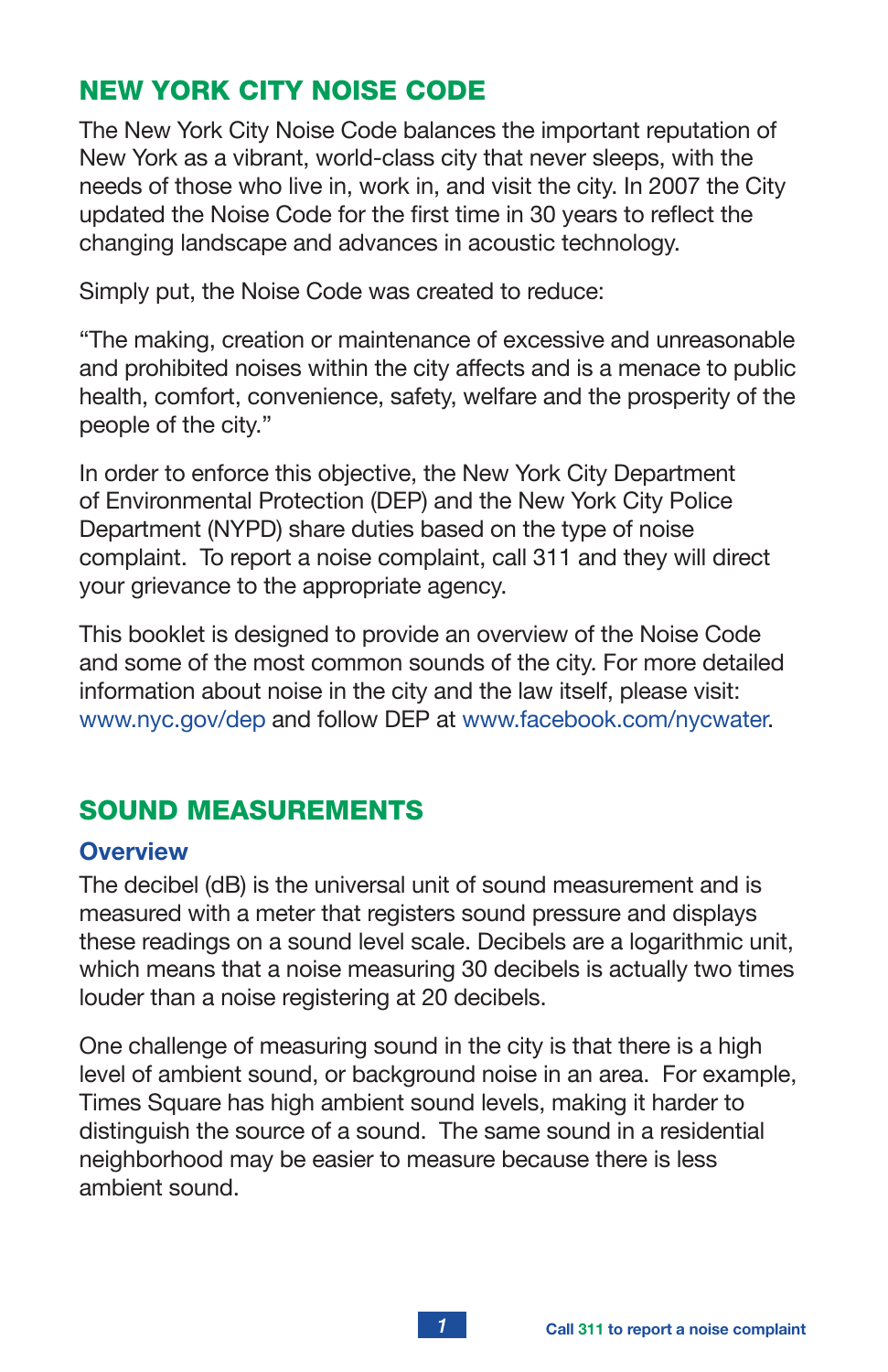#### **Sounds of the City**

Sound levels vary depending on one's distance from the noise source. Below are some frequently heard sounds and their approximate decibel levels at common distances from the noise source. When designated as "dB(A)," as seen below, the measurement is weighted in the "A" scale to simulate human hearing.

# CONSTRUCTION NOISE

#### **Overview**

New York City is involved in a constant process of renovation and new construction. To limit construction noise, the Noise Code mandates that all construction be conducted in accordance with noise mitigation plans that address the specific location, type of work, and timing of a project. The Code also sets standards for noise levels created by handling containers and construction material on public streets, and ways to lessen the noise from each type of construction



equipment. For example, jackhammers must be outfitted with noise-reducing mufflers and/or have portable street barriers to reduce the sound impact on the area. The Noise Code also defines the hours when construction may occur.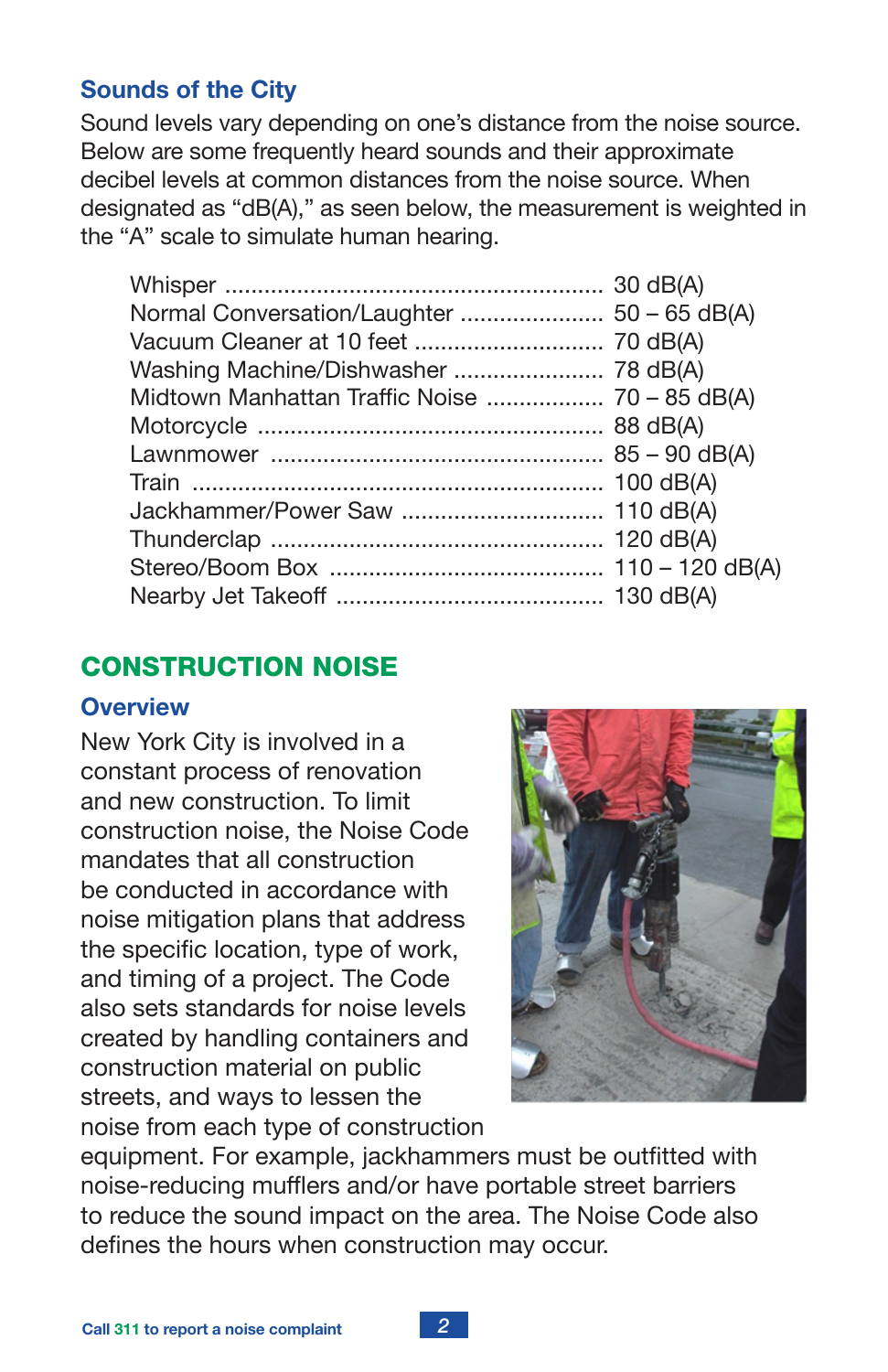# **Highlights**

## *Noise Mitigation Plans*

- $\triangleright$  Contractors must develop a noise mitigation plan prior to the start of work.
- $\blacktriangleright$  Every construction site must have a noise mitigation plan on location.
- $\blacktriangleright$  If noise complaints are received, an inspector will ensure the contractor has posted the plan and that it is being followed. This will determine whether or not the plan needs modification.
- $\triangleright$  When construction activity is planned near locations such as schools, hospitals and houses of worship, the party responsible for construction is expected to design their noise mitigation plan to be sensitive to its neighbors.

## *Containers and Construction Materials*

- $\triangleright$  Noise that exceeds the ambient sounds level by more than 10 decibels as measured from 15 feet from the source as measured from inside any property or on a public street is prohibited.
- $\triangleright$  Sounds that occur abruptly for a short duration, called impulsive sounds, are restricted.
- $\triangleright$  A reduction of only five decibels usually makes a noticeable difference to most complainants.

## *Construction Hours*

- $\triangleright$  Construction may occur between 7:00 am and 6:00 pm on weekdays.
- $\blacktriangleright$  Alterations or repairs to existing one- or two-family, owneroccupied dwellings, or convents or rectories, may be performed on Saturdays and Sundays between 10:00 am and 4:00 pm if the dwelling is located more than 300 feet from a house of worship.
- $\triangleright$  Work may take place after hours and on weekends only with express authorization from the Departments of Buildings and Transportation. A noise mitigation plan must be in place before any authorization is granted.
- $\blacktriangleright$  Emergency work necessary for public safety, or work that cannot be performed during normal work hours, may occur after hours or on weekends. For example, water main or gas line repairs may require construction activity outside the normal hours of construction.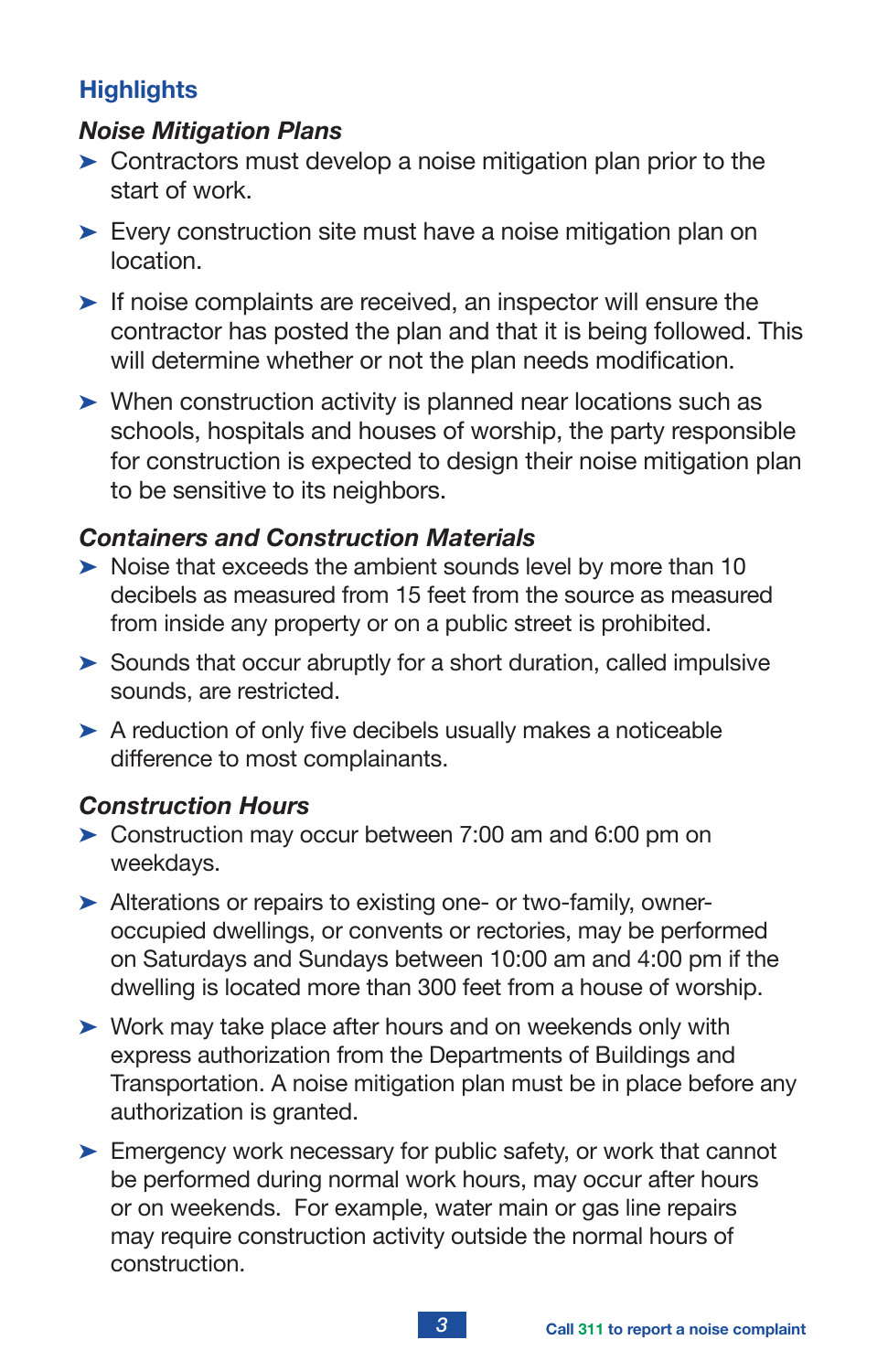# ANIMAL NOISES

#### **Overview**

Owning a pet in New York requires increased responsibility to ensure that pets are not disruptive. The Noise Code holds pet owners accountable for their animals' noises, and owners must do their best to limit noises so that their pets do not disturb their neighbors.

Animal noises such as barking may indicate distress, danger, or an emergency situation, the Noise Code is designed to be flexible, and first complaints of excessive animal noise may lead to education. Information about reducing or better-controlling noise from an animal is mailed to the pet owner's residence. When complaints persist, further action can be taken.

## **Highlights**

Animal noise that is unreasonable and plainly audible from within nearby residential property may call for enforcement action if the noise occurs:

- $\blacktriangleright$  After 7:00 am and before 10:00 pm for a continuous period of 10 minutes or more
- $\blacktriangleright$  After 10:00 pm and before 7:00 am for a continuous period of five minutes or more

# FOOD VENDING VEHICLES

#### **Overview**

Ice cream trucks traveling on city streets are a summer tradition, but their repetitious jingles can create a community nuisance and disrupt nearby residents. Because enforcement can be difficult as trucks travel from neighborhood to neighborhood, DEP works with the Department of Consumer Affairs, which licenses vendors, to remind drivers of their responsibilities under the Noise Code.

#### **Highlights**

 $\blacktriangleright$  The Noise Code prohibits the playing of jingles while any type of food vending vehicle is stationary. Vehicles may only play jingles while they are in motion.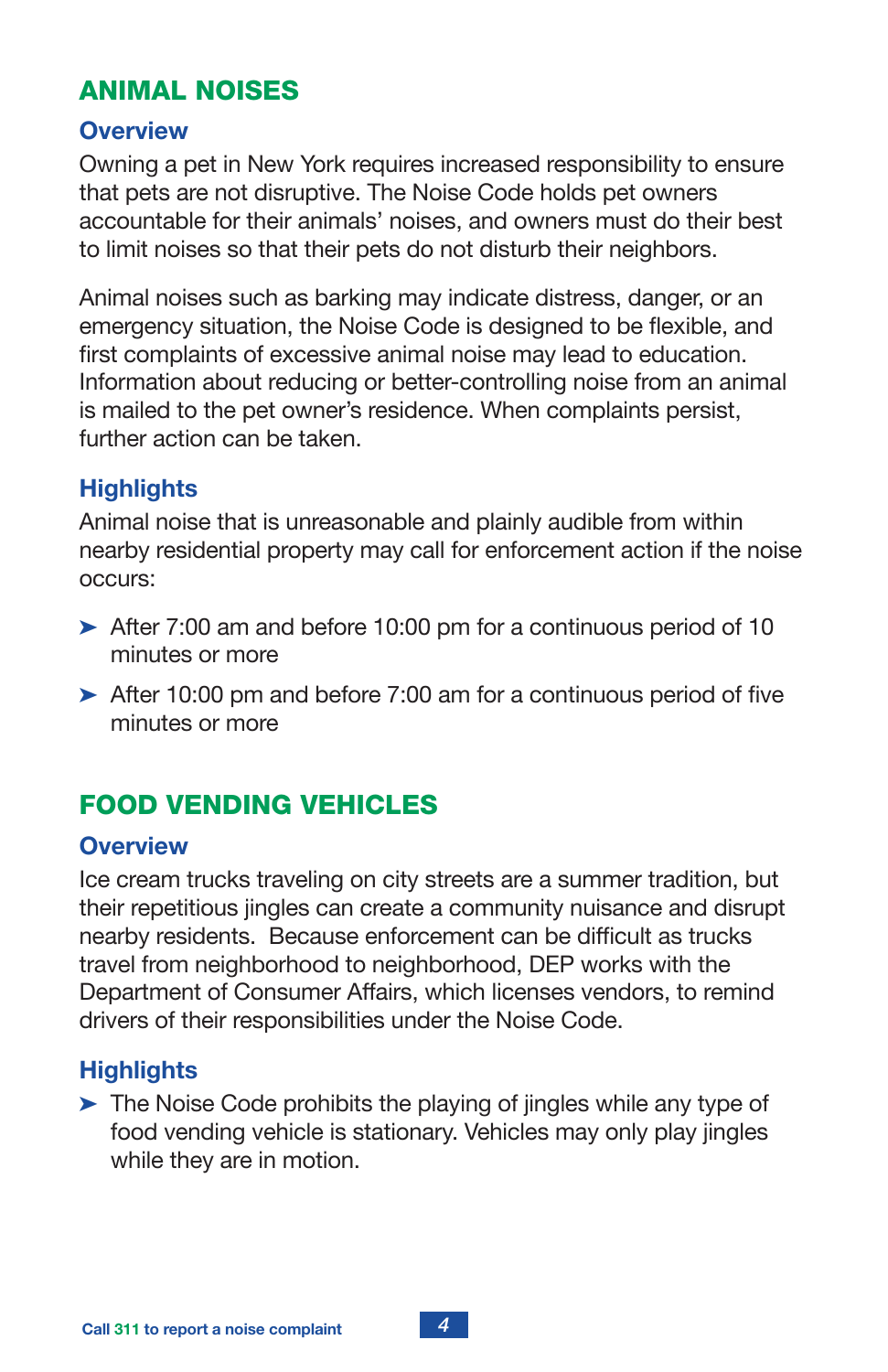# AIR CONDITIONERS & CIRCULATION DEVICES

#### **Overview**

Poorly maintained air conditioners can generate unnecessary, disruptive noise. Commercial and industrial air conditioners can be particularly noisy due to their size and location on rooftops near residential buildings. The Noise Code restricts the decibel levels created by air conditioners and other types of circulation devices.

## **Highlights**

#### *Restrictions:*

- $\triangleright$  A single circulating device may not produce noise levels in excess of 42 decibels, as measured three feet from the noise source at an open door or window of a nearby residence.
- $\triangleright$  To account for the cooling needs of new construction or shifting building populations, the Noise Code limits buildings with multiple devices to a cumulative noise level of 45 decibels, as measured per the above standard.

Qualified inspectors may need to take several readings before enforcement can be deemed necessary.

# MUSIC FROM BARS & RESTAURANTS

#### **Overview**

New York's world-renowned entertainment industry provides billions of dollars in revenue to the city's economy. The Noise Code attempts to balance this vital economic necessity with residential quality-of-life concerns through a flexible and responsive process.

While DEP will often respond to residential complaints and schedule an inspection appointment to take meter readings, NYPD is more readily equipped to respond to complaints in a timely manner due to its existing presence in local communities. All non-emergency noise complaints should still be directed to 311.

The best way to reduce noise disturbances is to encourage businesses to change any offending operational practices. Getting an offending business to come into compliance can be a challenge because compliance may include physically changing a business's operation or modifying sound equipment.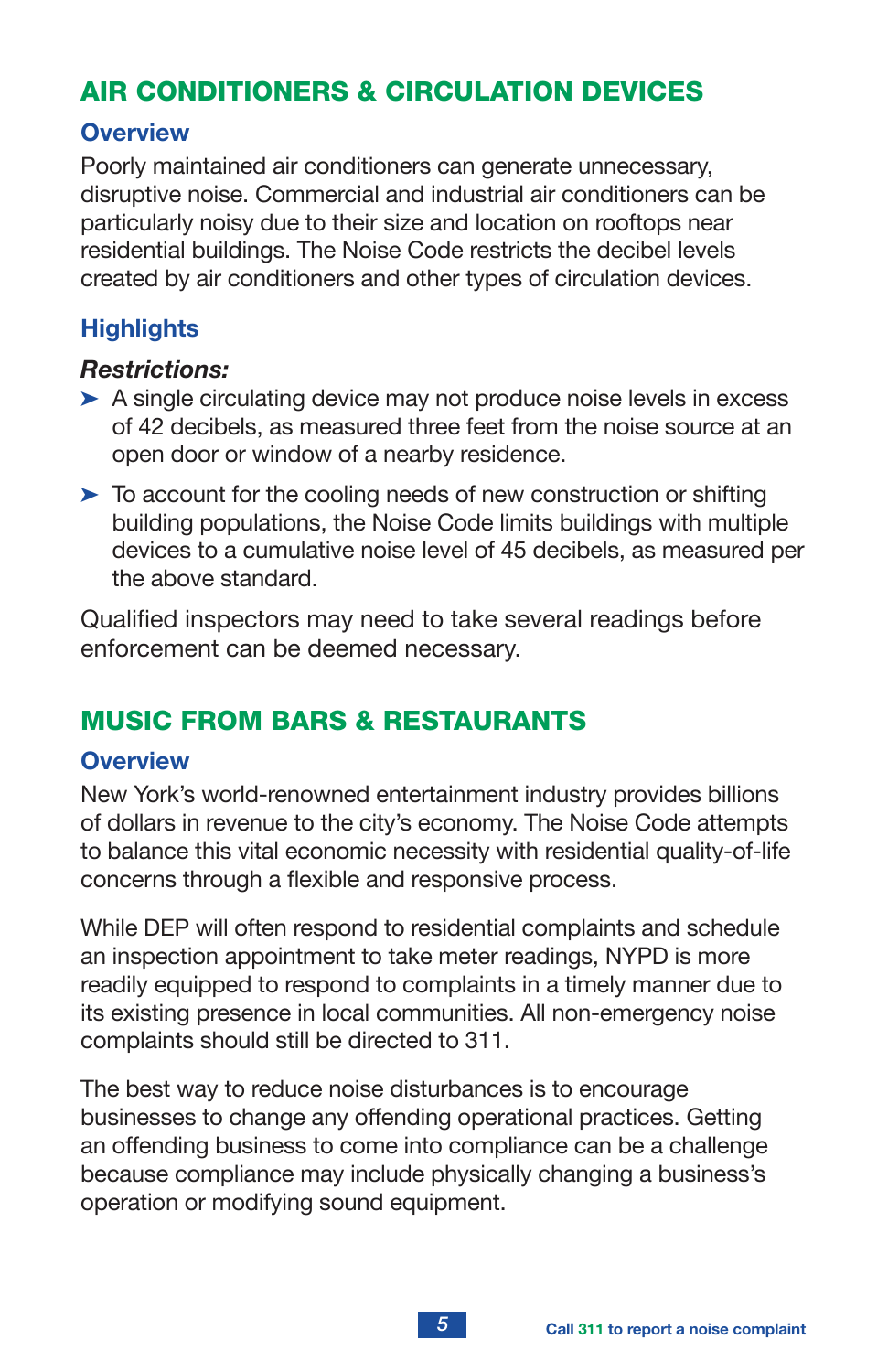As an incentive for commercial noise violations to achieve compliance, the Commissioner may recommend to the Environmental Control Board that no penalty be imposed for a first offense if the business certifies that it has corrected the condition and provides satisfactory and verifiable evidence of the correction. If the offending condition is not remedied, multiple violations may result in penalties or sealing of the sound equipment.

# **Highlights**

- $\triangleright$  Commercial establishments that play music must limit the level of unreasonable or disturbing noise that escapes into the streets or is heard in nearby residences by requiring that sounds levels may not exceed:
	- 42 decibels as measured from inside nearby residences,

AND

- 7 decibels over the ambient sound level, as measured on a street or public right-of-way 15 feet or more from the source, between 10:00 pm and 7:00 am
- $\triangleright$  Sometimes residents are disturbed by pervasive bass sounds that resonate and can be felt physically by a person.
	- Bass sounds measurements are weighted in the "C" scale and may not exceed 6 dB(C) above the ambient sound if the ambient sound is greater than 62 dB(C).

# REFUSE COLLECTION VEHICLES

#### **Overview**

Though the collection of refuse is critical to the health and safety of city residents, noise from this process can be disruptive to local communities. To limit such disruptions, the Noise Code sets a more enforceable standard in order to reduce unreasonable noise coming from refuse collection vehicles.

# **Highlights**

 $\blacktriangleright$  Maximum sound levels may not exceed 80 decibels when measured at a distance of 35 feet or more from the compacting unit of the vehicle when it is not engaged in compacting a load of refuse.

AND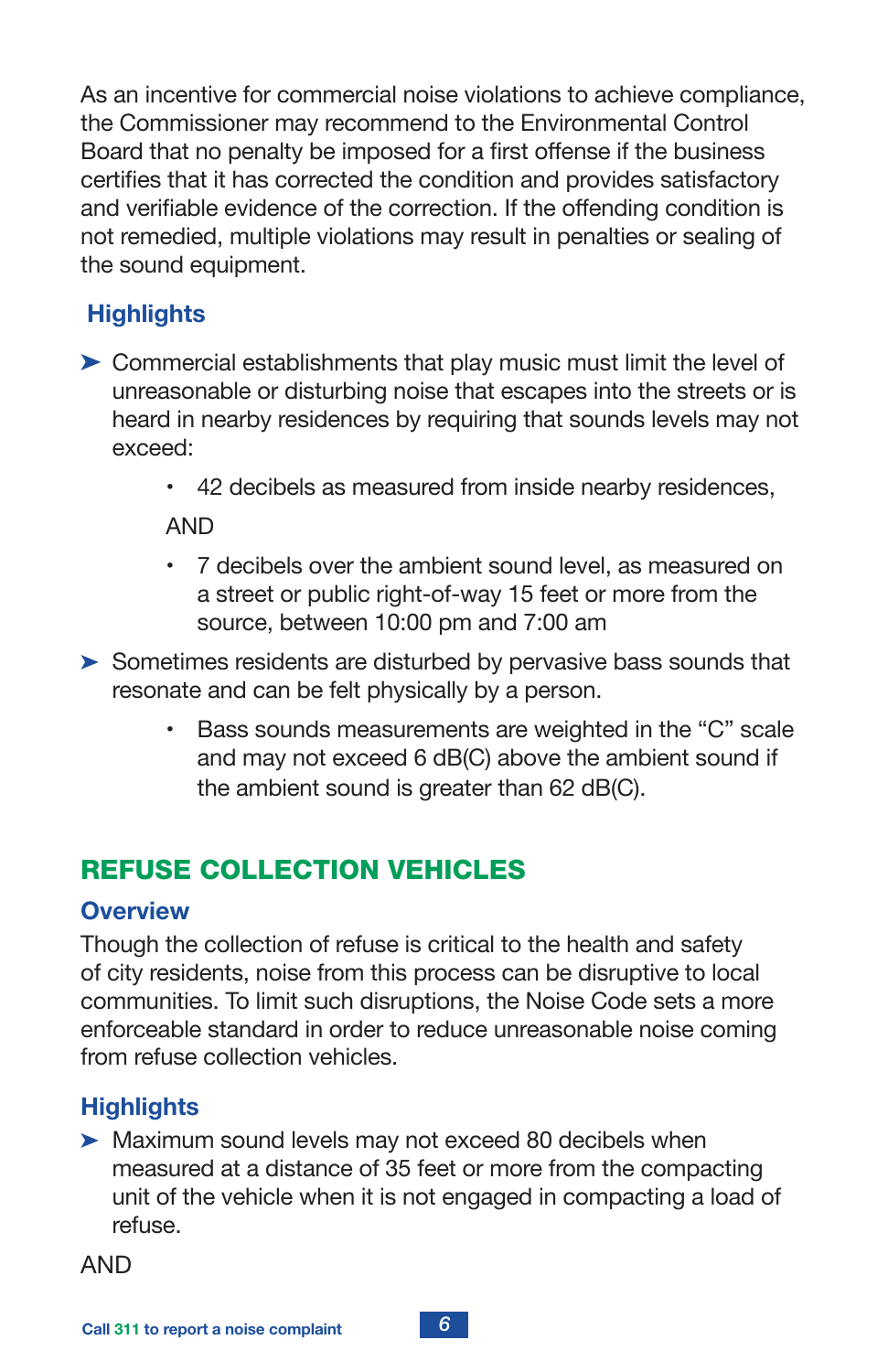$\blacktriangleright$  Maximum sound levels may not exceed 85 decibels between the hours of 11:00 pm and 7:00 am within 50 feet of a residential property when measured at a distance of 35 feet or more from the vehicle when the compactor is engaged. This standard will be reduced to 80 decibels in July 2012.

# MOTOR VEHICLES & MOTORCYCLES

#### **Overview**

Each day more than one million vehicles move through New York City's streets. The Noise Code addresses noise coming from vehicles, including motorcycles, and defines excessive sound.

## **Highlights**

- $\blacktriangleright$  The Noise Code prohibits excessive sound from the muffler or exhaust of motor vehicles operating on a public right-of-way where the speed limit is 35 mph or less.
- $\blacktriangleright$  Excessive sound is:
	- Plainly audible at a distance of 150 feet or more from vehicles of less than 10,000 lbs. (cars); and
	- Plainly audible at a distance of 200 feet or more from vehicles of more than 10,000 lbs., (trucks); and
	- Plainly audible at a distance of 200 feet from a motorcycle.
- $\blacktriangleright$  The use of vehicle horns is illegal, except as a warning in situations of imminent danger.
- $\triangleright$  Residents may request an evaluation to determine if a "No Honking" street sign would help.

# COMMON COURTESY

#### **Overview**

A majority of the city's noise complaints are reported as "noise from neighbor." By taking the few simple steps below, you can help create a more livable atmosphere for your community.

 $\triangleright$  Be sensitive to your neighbor's space and remember that one person's ceiling is another person's floor; try to keep noisy and disruptive activities to a minimum.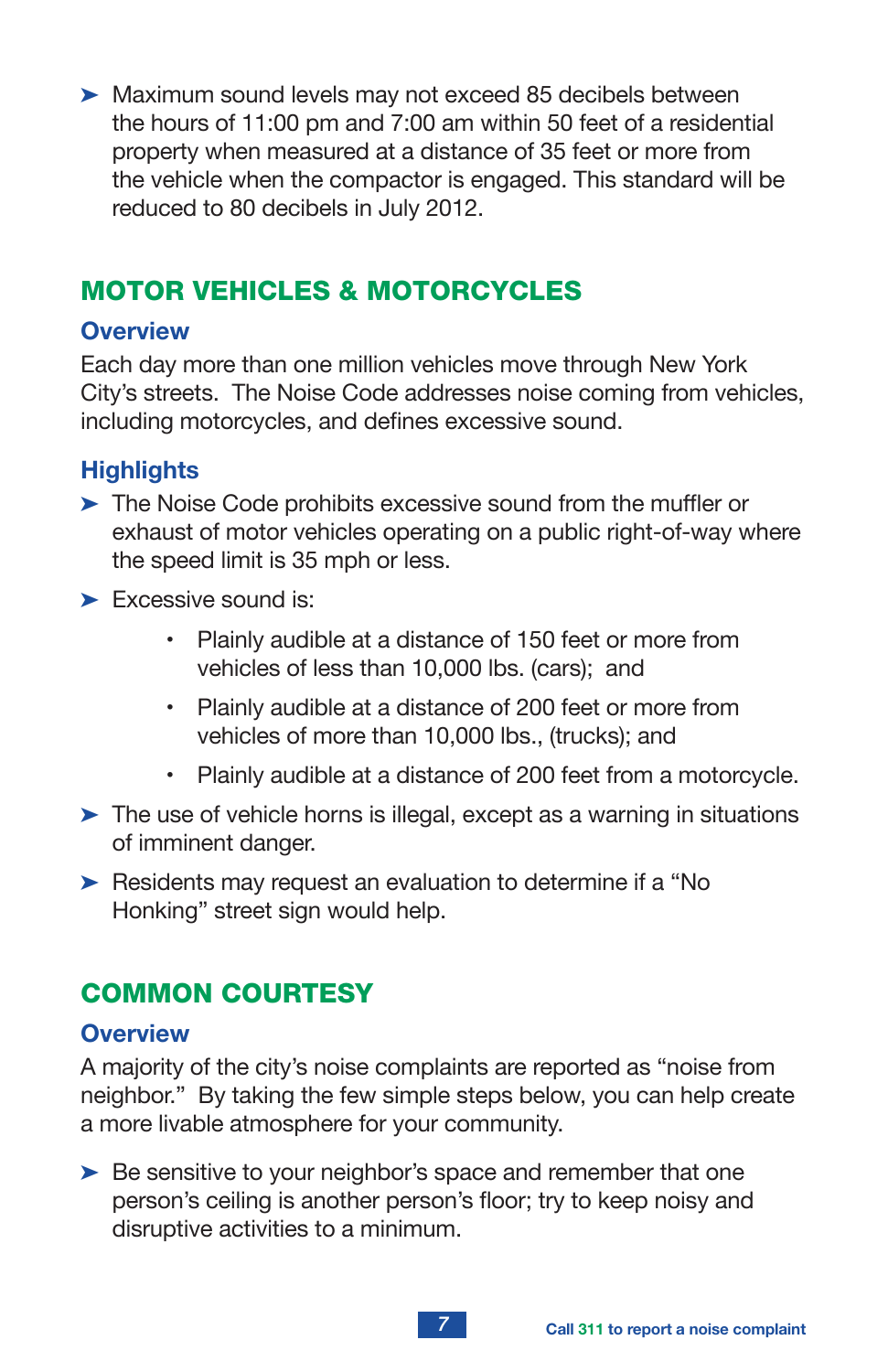- $\triangleright$  Keep cell phone conversations to a minimum in public spaces, especially in confined areas like public transit.
- $\blacktriangleright$  Keep equipment levels down. Televisions, stereos, musical instruments should be used at a reasonable volume, to avoid disturbing neighbors, especially at night and in the early morning.
- $\triangleright$  Use power tools at appropriate times. Do as much as possible to stifle their noise and check specific regulations for their use.

#### **Highlights**

- $\blacktriangleright$  The Noise Code specifically restricts the volume of car stereos in the public right-of-way.
- $\triangleright$  Certain machines, such as lawn mowers and leaf blowers, may only be used between 8:00 am and 7:00 pm (or until sunset, whichever occurs later) on weekdays; and between 9:00 am and 6:00 pm on holidays and weekends.

To report a noise complaint, call 311. For more detailed information about noise in the city and the law itself, please visit: www.nyc.gov/dep and follow DEP at www.facebook.com/nycwater.